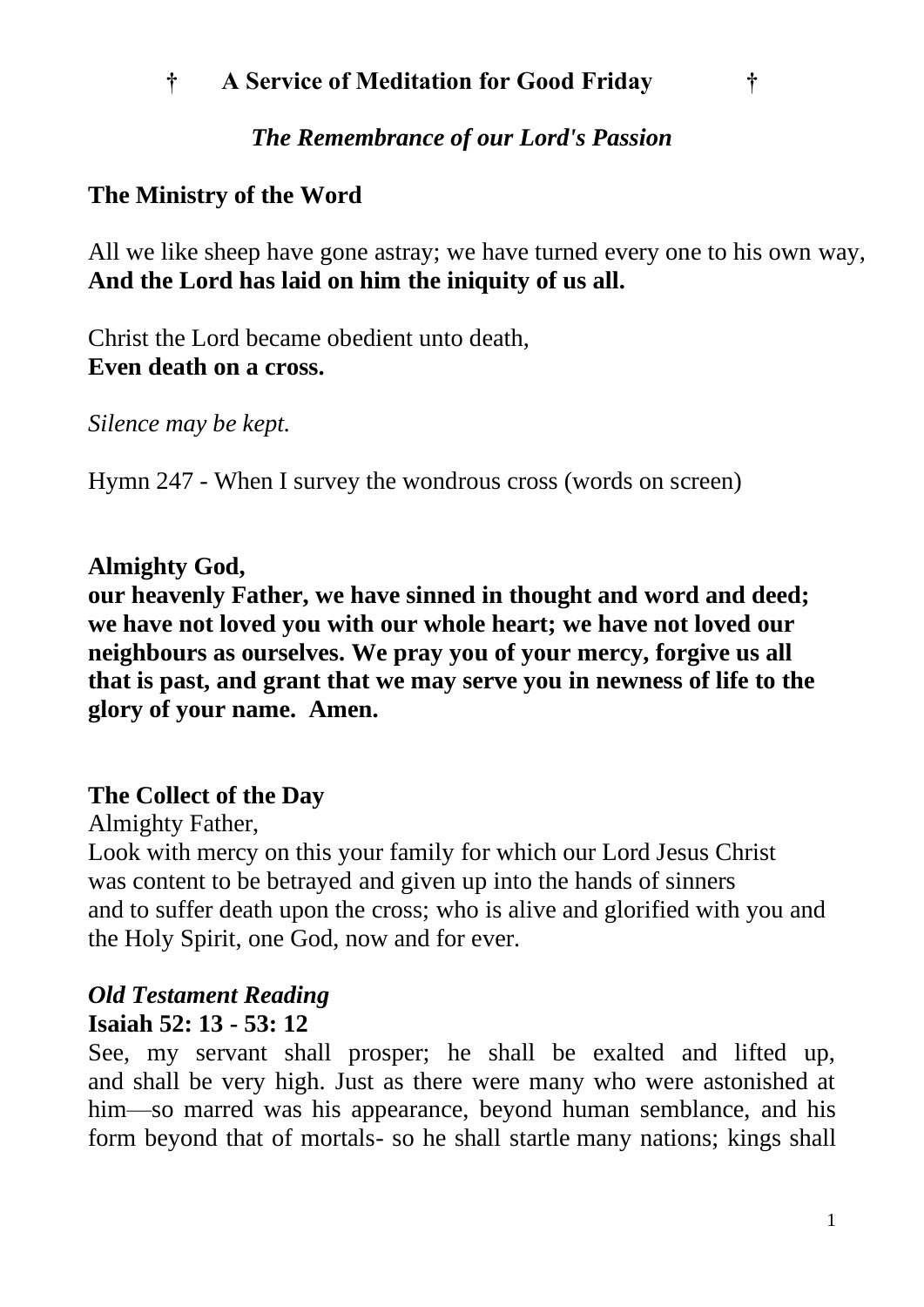shut their mouths because of him; for that which had not been told them they shall see, and that which they had not heard they shall contemplate.

Who has believed what we have heard? And to whom has the arm of the LORD been revealed? For he grew up before him like a young plant, and like a root out of dry ground; he had no form or majesty that we should look at him, nothing in his appearance that we should desire him. He was despised and rejected by others; a man of suffering and acquainted with infirmity; and as one from whom others hide their faces- he was despised, and we held him of no account.

Surely he has borne our infirmities and carried our diseases; yet we accounted him stricken, struck down by God, and afflicted. But he was wounded for our transgressions, crushed for our iniquities; upon him was the punishment that made us whole, and by his bruises we are healed. All we like sheep have gone astray; we have all turned to our own way, and the LORD has laid on him the iniquity of us all.

He was oppressed, and he was afflicted, yet he did not open his mouth; like a lamb that is led to the slaughter, and like a sheep that before its shearers is silent, so he did not open his mouth. By a perversion of justice he was taken away. Who could have imagined his future? For he was cut off from the land of the living, stricken for the transgression of my people. They made his grave with the wicked and his tomb with the rich, although he had done no violence, and there was no deceit in his mouth.

Yet it was the will of the LORD to crush him with pain. When you make his life an offering for sin, he shall see his offspring, and shall prolong his days; through him the will of the LORD shall prosper. Out of his anguish he shall see light; he shall find satisfaction through his knowledge. The righteous one, my servant, shall make many righteous, and he shall bear their iniquities. Therefore I will allot him a portion with the great, and he shall divide the spoil with the strong; because he poured out himself to death, and was numbered with the transgressors; yet he bore the sin of many, and made intercession for the transgressors.

## **Psalm 22**

1 My God, my God, why have you forsaken me, ♦︎ and are so far from my salvation, from the words of my distress?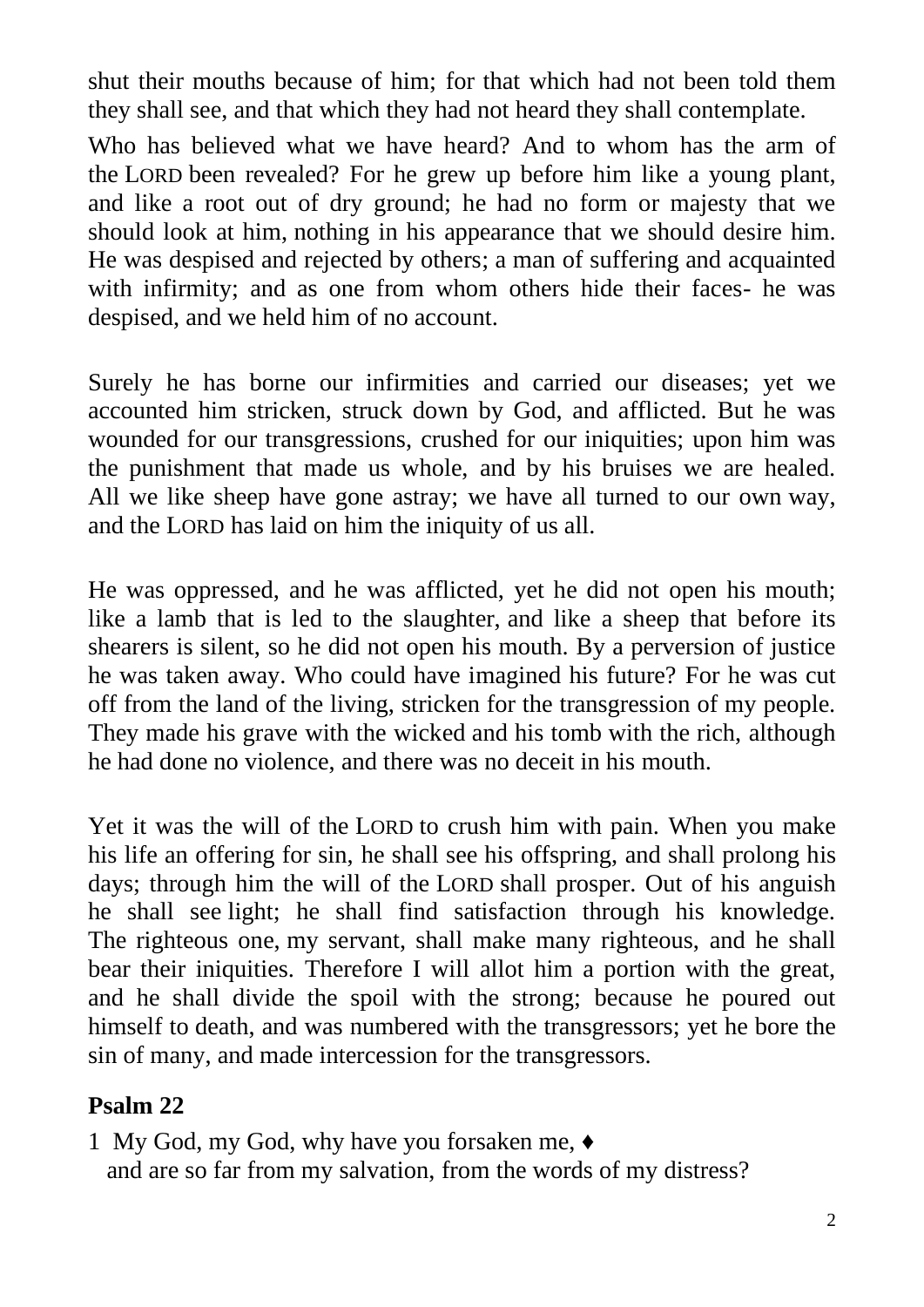- 2 O my God, I cry in the daytime, but you do not answer; ♦︎ and by night also, but I find no rest.
- 3 Yet you are the Holy One, ♦︎ enthroned upon the praises of Israel.

4 Our forebears trusted in you; ♦︎ they trusted, and you delivered them.

5 They cried out to you and were delivered; ♦︎ they put their trust in you and were not confounded.

6 But as for me, I am a worm and no man, ♦︎ scorned by all and despised by the people.

7 All who see me laugh me to scorn;  $\triangle$  they curl their lips and wag their heads, saying,

8 'He trusted in the Lord; let him deliver him; ♦︎ let him deliver him, if he delights in him.'

9 But it is you that took me out of the womb  $\triangle$  and laid me safe upon my mother's breast.

10 On you was I cast ever since I was born; ♦︎ you are my God even from my mother's womb.

11 Be not far from me, for trouble is near at hand  $\bullet$  and there is none to help.

12 Mighty oxen come around me; ♦︎ fat bulls of Bashan close me in on every side.

13 They gape upon me with their mouths,  $\triangle$  as it were a ramping and a roaring lion.

14 I am poured out like water; all my bones are out of joint; ♦︎ my heart has become like wax melting in the depths of my body.

15 My mouth is dried up like a potsherd; my tongue cleaves to my gums; ♦︎ you have laid me in the dust of death.

- 16 For the hounds are all about me, the pack of evildoers close in on me; ♦︎ they pierce my hands and my feet.
- 17 I can count all my bones; ♦︎ they stand staring and looking upon me.

18 They divide my garments among them; ♦︎they cast lots for my clothing.

19 Be not far from me, O Lord; ♦︎ you are my strength; hasten to help me.

20 Deliver my soul from the sword, ♦︎ my poor life from the power of the dog.

21 Save me from the lion's mouth, from the horns of wild oxen.  $\triangle$  You have answered me!

22 I will tell of your name to my people;  $\triangle$  in the midst of the congregation will I praise you.

23 Praise the Lord, you that fear him;  $\triangle$  O seed of Jacob, glorify him; stand in awe of him, O seed of Israel.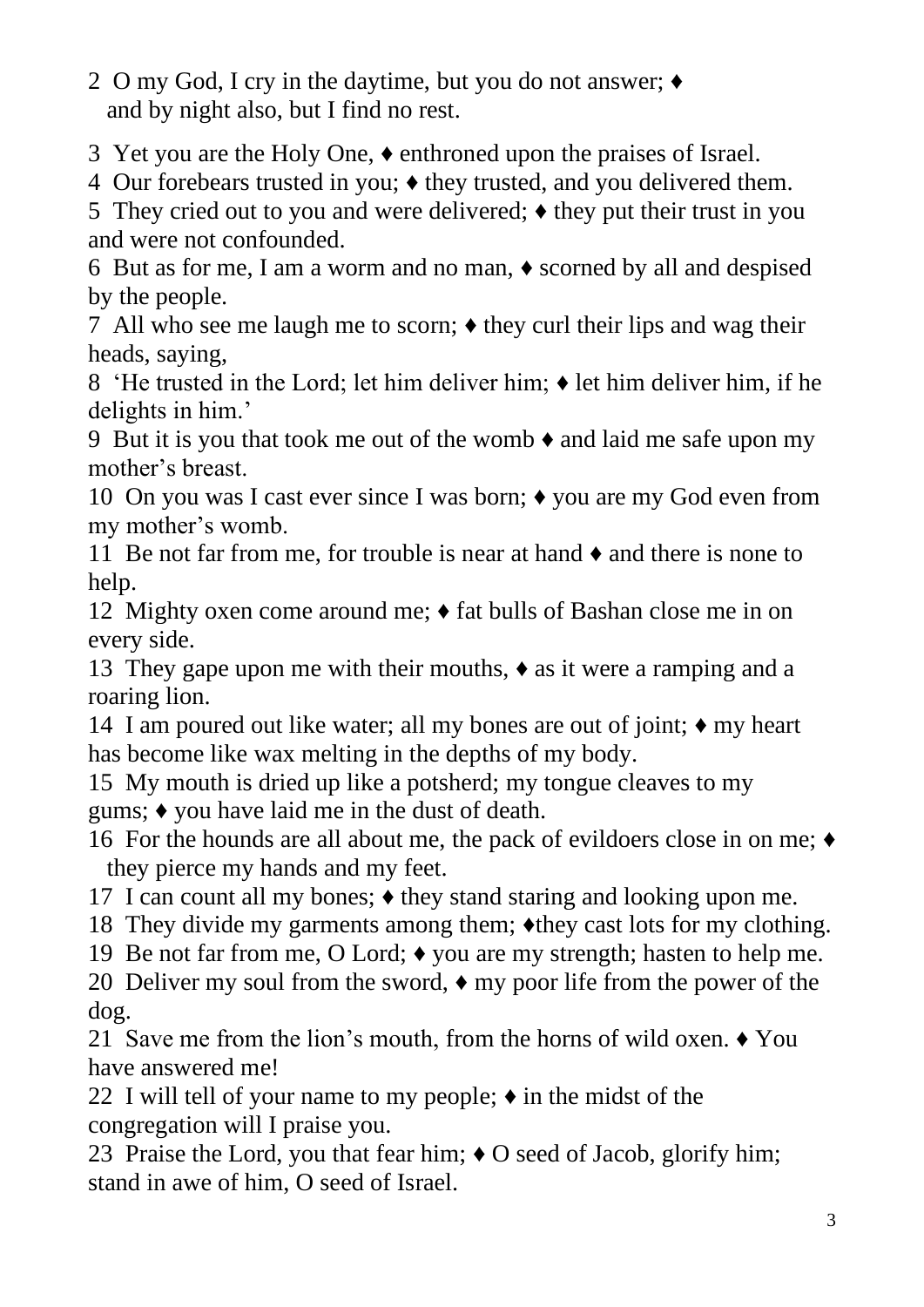24 For he has not despised nor abhorred the suffering of the poor; neither has he hidden his face from them; ♦︎ but when they cried to him he heard them.

25 From you comes my praise in the great congregation;  $\triangle$  I will perform my vows in the presence of those that fear you.

26 The poor shall eat and be satisfied; ♦︎ those who seek the Lord shall praise him; their hearts shall live for ever.

27 All the ends of the earth shall remember and turn to the Lord, ♦︎ and all the families of the nations shall bow before him.

28 For the kingdom is the Lord's  $\bullet$  and he rules over the nations.

29 How can those who sleep in the earth bow down in worship, ♦︎ or those who go down to the dust kneel before him?

30 He has saved my life for himself; my descendants shall serve him; ♦︎ this shall be told of the Lord for generations to come.

31 They shall come and make known his salvation, to a people yet unborn, ♦︎ declaring that he, the Lord, has done it.

Hymn 219 - From heav'n you came, helpless babe (words on screen)

## *Holy Gospel* **John 18:1 - 19:42**

After Jesus had spoken these words, he went out with his disciples across the Kidron valley to a place where there was a garden, which he and his disciples entered. Now Judas, who betrayed him, also knew the place, because Jesus often met there with his disciples. So Judas brought a detachment of soldiers together with police from the chief priests and the Pharisees, and they came there with lanterns and torches and weapons. Then Jesus, knowing all that was to happen to him, came forward and asked them, 'For whom are you looking?' They answered, 'Jesus of Nazareth.'<sup>[\\*](javascript:void(0);)</sup> Jesus replied, 'I am he.' Judas, who betrayed him, was standing with them. When Jesus said to them, 'I am he', they stepped back and fell to the ground. Again he asked them, 'For whom are you looking?' And they said, 'Jesus of Nazareth.' Jesus answered, 'I told you that I am he. So if you are looking for me, let these men go.' This was to fulfil the word that he had spoken, 'I did not lose a single one of those whom you gave me.' Then Simon Peter, who had a sword, drew it, struck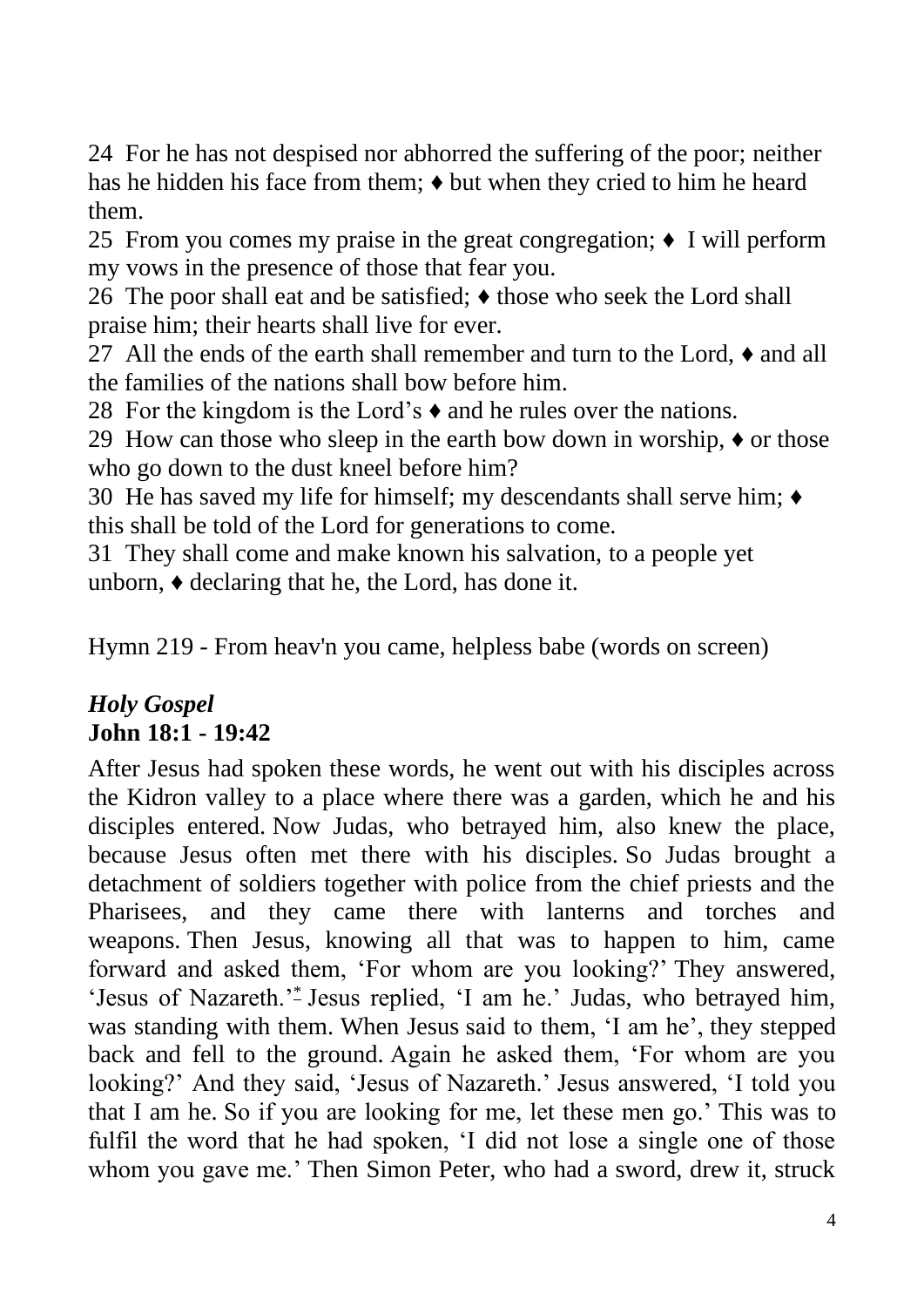the high priest's slave, and cut off his right ear. The slave's name was Malchus. Jesus said to Peter, 'Put your sword back into its sheath. Am I not to drink the cup that the Father has given me?'

So the soldiers, their officer, and the Jewish police arrested Jesus and bound him. First they took him to Annas, who was the father-in-law of Caiaphas, the high priest that year. Caiaphas was the one who had advised the Jews that it was better to have one person die for the people.

Simon Peter and another disciple followed Jesus. Since that disciple was known to the high priest, he went with Jesus into the courtyard of the high priest, but Peter was standing outside at the gate. So the other disciple, who was known to the high priest, went out, spoke to the woman who guarded the gate, and brought Peter in. The woman said to Peter, 'You are not also one of this man's disciples, are you?' He said, 'I am not.' Now the slaves and the police had made a charcoal fire because it was cold, and they were standing round it and warming themselves. Peter also was standing with them and warming himself.

Then the high priest questioned Jesus about his disciples and about his teaching. Jesus answered, 'I have spoken openly to the world; I have always taught in synagogues and in the temple, where all the Jews come together. I have said nothing in secret. Why do you ask me? Ask those who heard what I said to them; they know what I said.' When he had said this, one of the police standing nearby struck Jesus on the face, saying, 'Is that how you answer the high priest?' Jesus answered, 'If I have spoken wrongly, testify to the wrong. But if I have spoken rightly, why do you strike me?' Then Annas sent him bound to Caiaphas the high priest.

Now Simon Peter was standing and warming himself. They asked him, 'You are not also one of his disciples, are you?' He denied it and said, 'I am not.' One of the slaves of the high priest, a relative of the man whose ear Peter had cut off, asked, 'Did I not see you in the garden with him?' Again Peter denied it, and at that moment the cock crowed.

Then they took Jesus from Caiaphas to Pilate's headquarters. It was early in the morning. They themselves did not enter the headquarters, so as to avoid ritual defilement and to be able to eat the Passover. So Pilate went out to them and said, 'What accusation do you bring against this man?' They answered, 'If this man were not a criminal, we would not have handed him over to you.' Pilate said to them, 'Take him yourselves and judge him according to your law.' The Jews replied, 'We are not permitted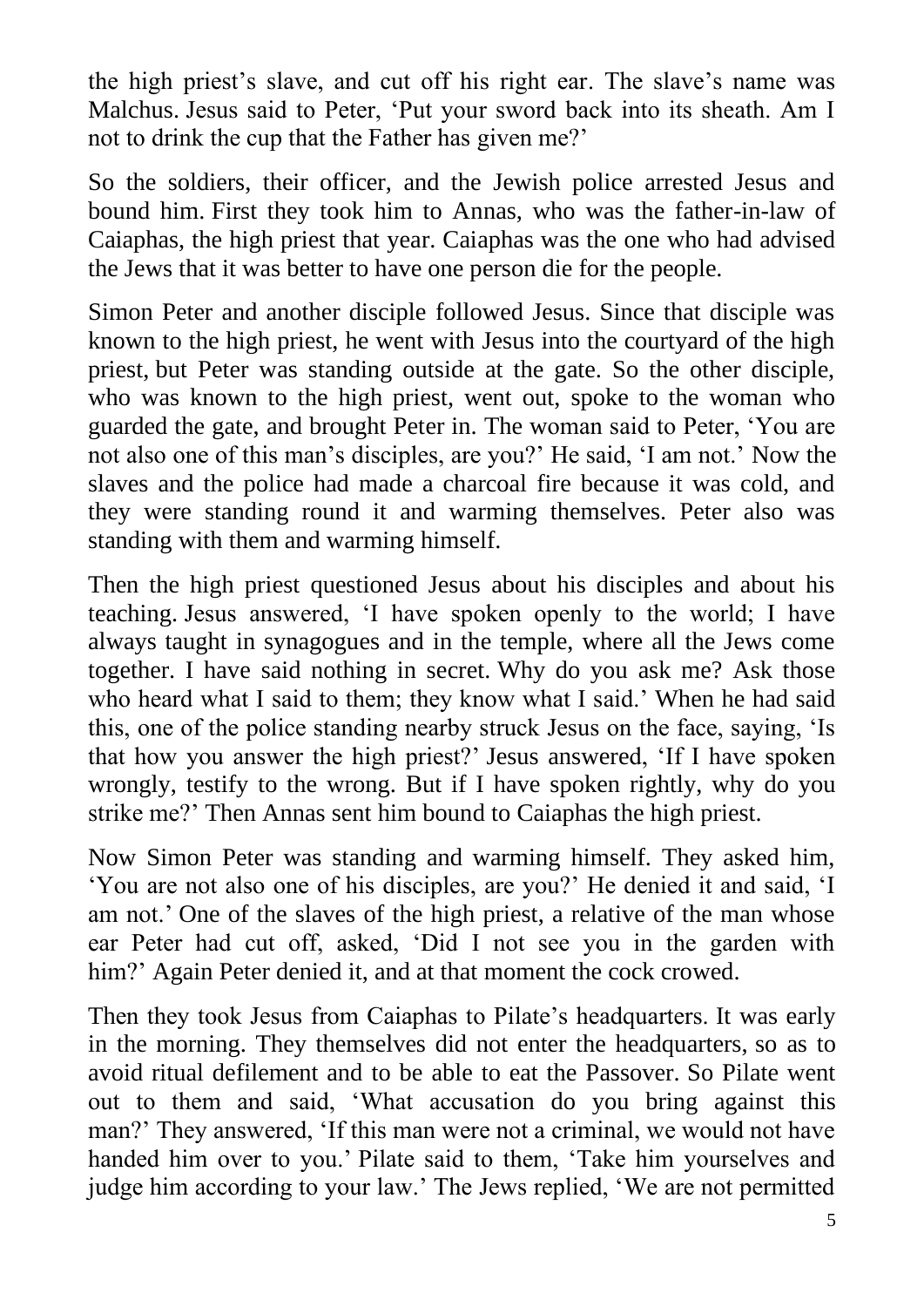to put anyone to death.' (This was to fulfil what Jesus had said when he indicated the kind of death he was to die.)

Then Pilate entered the headquarters again, summoned Jesus, and asked him, 'Are you the King of the Jews?' Jesus answered, 'Do you ask this on your own, or did others tell you about me?' Pilate replied, 'I am not a Jew, am I? Your own nation and the chief priests have handed you over to me. What have you done?' Jesus answered, 'My kingdom is not from this world. If my kingdom were from this world, my followers would be fighting to keep me from being handed over to the Jews. But as it is, my kingdom is not from here.' Pilate asked him, 'So you are a king?' Jesus answered, 'You say that I am a king. For this I was born, and for this I came into the world, to testify to the truth. Everyone who belongs to the truth listens to my voice.' Pilate asked him, 'What is truth?'

After he had said this, he went out to the Jews again and told them, 'I find no case against him. But you have a custom that I release someone for you at the Passover. Do you want me to release for you the King of the Jews?' They shouted in reply, 'Not this man, but Barabbas!' Now Barabbas was a bandit.

Then Pilate took Jesus and had him flogged. And the soldiers wove a crown of thorns and put it on his head, and they dressed him in a purple robe. They kept coming up to him, saying, 'Hail, King of the Jews!' and striking him on the face. Pilate went out again and said to them, 'Look, I am bringing him out to you to let you know that I find no case against him.' So Jesus came out, wearing the crown of thorns and the purple robe. Pilate said to them, 'Here is the man!' When the chief priests and the police saw him, they shouted, 'Crucify him! Crucify him!' Pilate said to them, 'Take him yourselves and crucify him; I find no case against him.' The Jews answered him, 'We have a law, and according to that law he ought to die because he has claimed to be the Son of God.'

Now when Pilate heard this, he was more afraid than ever. He entered his headquarters again and asked Jesus, 'Where are you from?' But Jesus gave him no answer. Pilate therefore said to him, 'Do you refuse to speak to me? Do you not know that I have power to release you, and power to crucify you?' Jesus answered him, 'You would have no power over me unless it had been given you from above; therefore the one who handed me over to you is guilty of a greater sin.' From then on Pilate tried to release him, but the Jews cried out, 'If you release this man, you are no friend of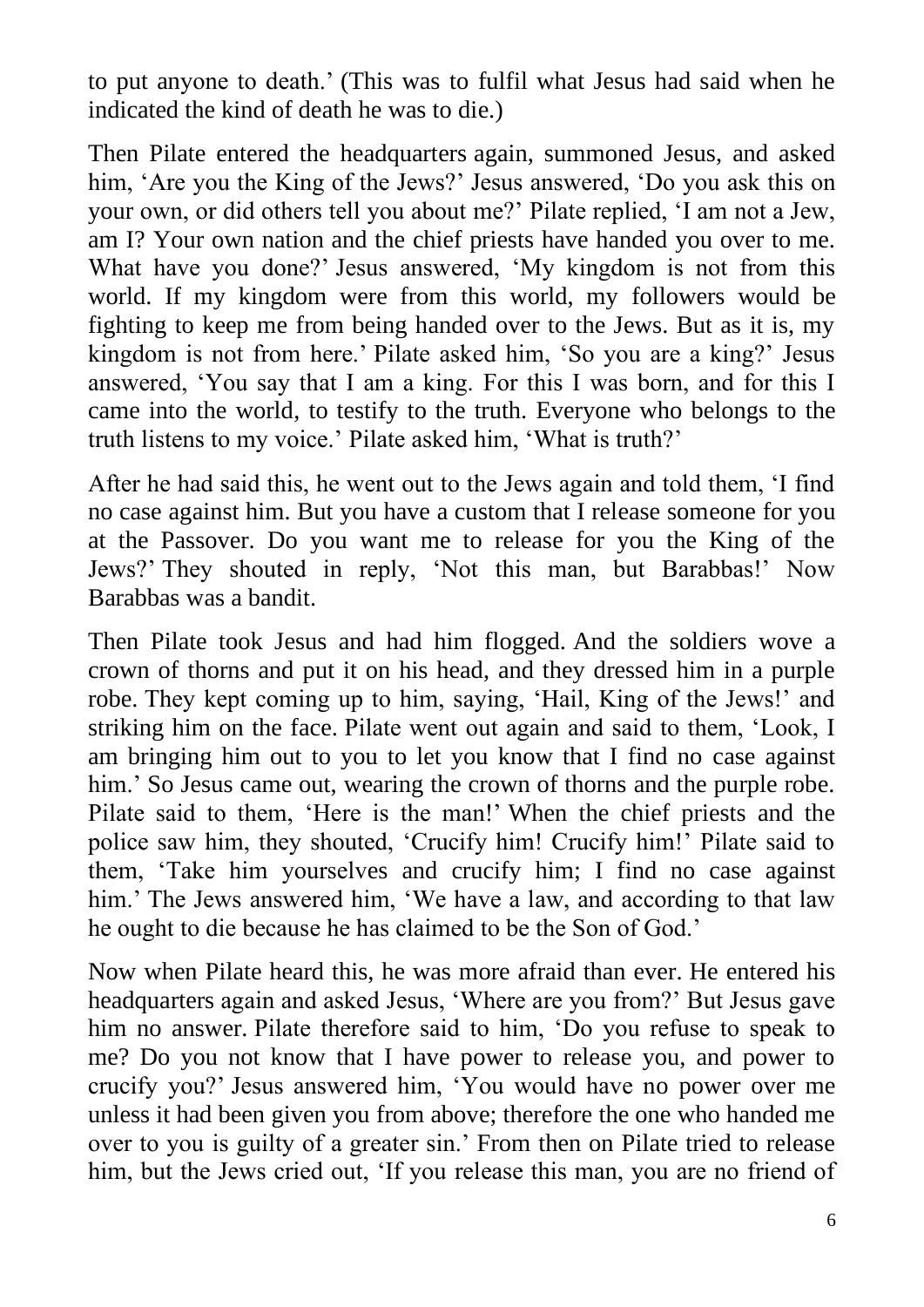the emperor. Everyone who claims to be a king sets himself against the emperor.'

When Pilate heard these words, he brought Jesus outside and sat on the judge's bench at a place called The Stone Pavement, or in Hebrew Gabbatha. Now it was the day of Preparation for the Passover; and it was about noon. He said to the Jews, 'Here is your King!' They cried out, 'Away with him! Away with him! Crucify him!' Pilate asked them, 'Shall I crucify your King?' The chief priests answered, 'We have no king but the emperor.' Then he handed him over to them to be crucified.

So they took Jesus; and carrying the cross by himself, he went out to what is called The Place of the Skull, which in Hebrew is called Golgotha. There they crucified him, and with him two others, one on either side, with Jesus between them. Pilate also had an inscription written and put on the cross. It read, 'Jesus of Nazareth, the King of the Jews.' Many of the Jews read this inscription, because the place where Jesus was crucified was near the city; and it was written in Hebrew, in Latin, and in Greek. Then the chief priests of the Jews said to Pilate, 'Do not write, "The King of the Jews", but, "This man said, I am King of the Jews." ' Pilate answered, 'What I have written I have written.' When the soldiers had crucified Jesus, they took his clothes and divided them into four parts, one for each soldier. They also took his tunic; now the tunic was seamless, woven in one piece from the top. So they said to one another, 'Let us not tear it, but cast lots for it to see who will get it.' This was to fulfil what the scripture says, 'They divided my clothes among themselves, and for my clothing they cast lots.' And that is what the soldiers did.

Meanwhile, standing near the cross of Jesus were his mother, and his mother's sister, Mary the wife of Clopas, and Mary Magdalene. When Jesus saw his mother and the disciple whom he loved standing beside her, he said to his mother, 'Woman, here is your son.' Then he said to the disciple, 'Here is your mother.' And from that hour the disciple took her into his own home.

After this, when Jesus knew that all was now finished, he said (in order to fulfil the scripture), 'I am thirsty.' A jar full of sour wine was standing there. So they put a sponge full of the wine on a branch of hyssop and held it to his mouth. When Jesus had received the wine, he said, 'It is finished.' Then he bowed his head and gave up his spirit.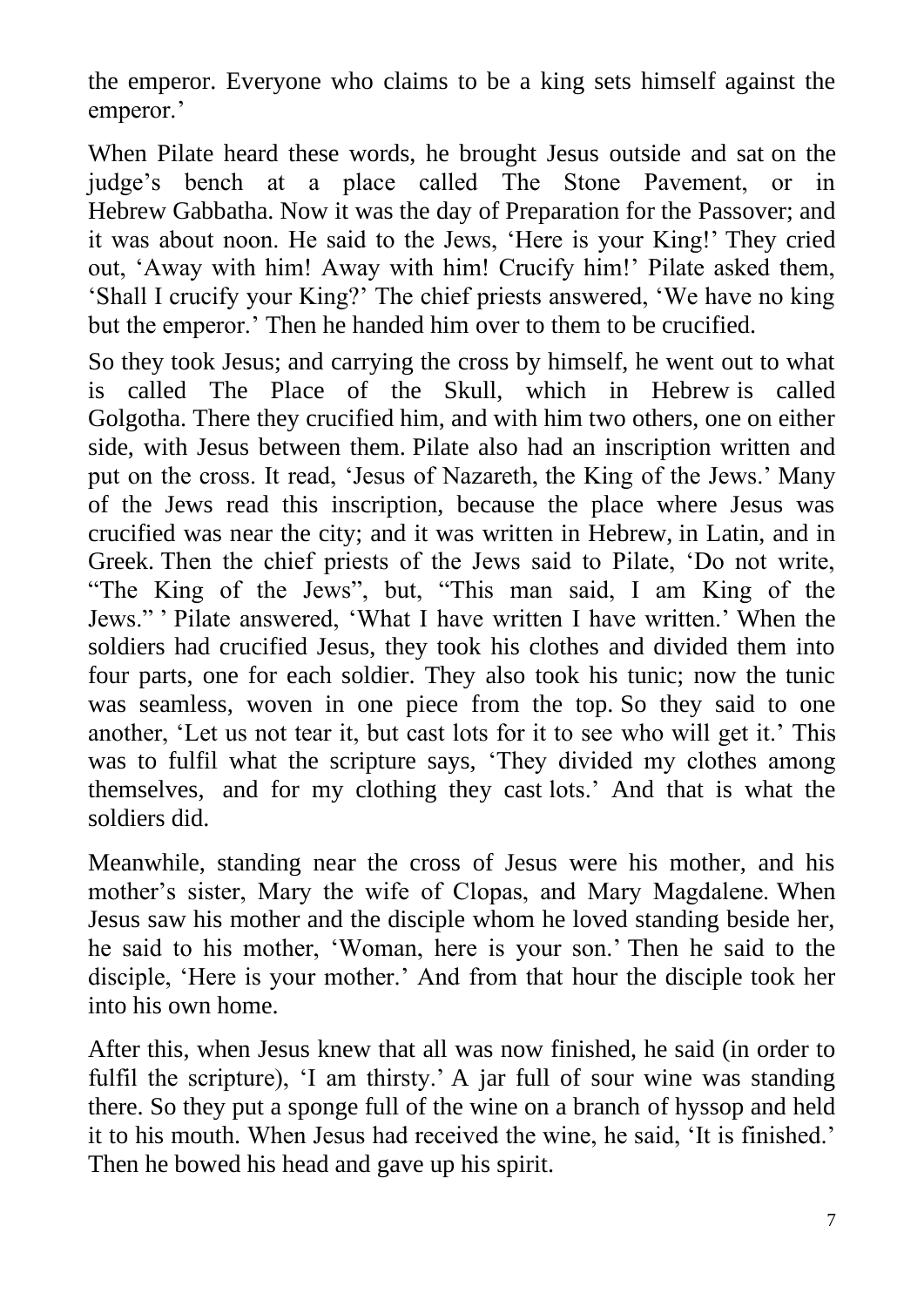Since it was the day of Preparation, the Jews did not want the bodies left on the cross during the sabbath, especially because that sabbath was a day of great solemnity.

So they asked Pilate to have the legs of the crucified men broken and the bodies removed. Then the soldiers came and broke the legs of the first and of the other who had been crucified with him. But when they came to Jesus and saw that he was already dead, they did not break his legs. Instead, one of the soldiers pierced his side with a spear, and at once blood and water came out. (He who saw this has testified so that you also may believe. His testimony is true, and he knows that he tells the truth.) These things occurred so that the scripture might be fulfilled, 'None of his bones shall be broken.' And again another passage of scripture says, 'They will look on the one whom they have pierced.'

After these things, Joseph of Arimathea, who was a disciple of Jesus, though a secret one because of his fear of the Jews, asked Pilate to let him take away the body of Jesus. Pilate gave him permission; so he came and removed his body. Nicodemus, who had at first come to Jesus by night, also came, bringing a mixture of myrrh and aloes, weighing about a hundred pounds. They took the body of Jesus and wrapped it with the spices in linen cloths, according to the burial custom of the Jews. Now there was a garden in the place where he was crucified, and in the garden there was a new tomb in which no one had ever been laid. And so, because it was the Jewish day of Preparation, and the tomb was nearby, they laid Jesus there.

#### **The Solemn Intercession**

Dear people of God,

our heavenly Father sent his Son into the world, not to condemn the world, but that the world through him might be saved, that all who believe in him might be delivered from the power of sin and death and become heirs with him of eternal life.

Let us pray for the one holy catholic and apostolic Church of Christ throughout the world:

for its unity in witness and service, for all bishops and other ministers and the people whom they serve, for our bishop, and all the people of this diocese, for all Christians in this community,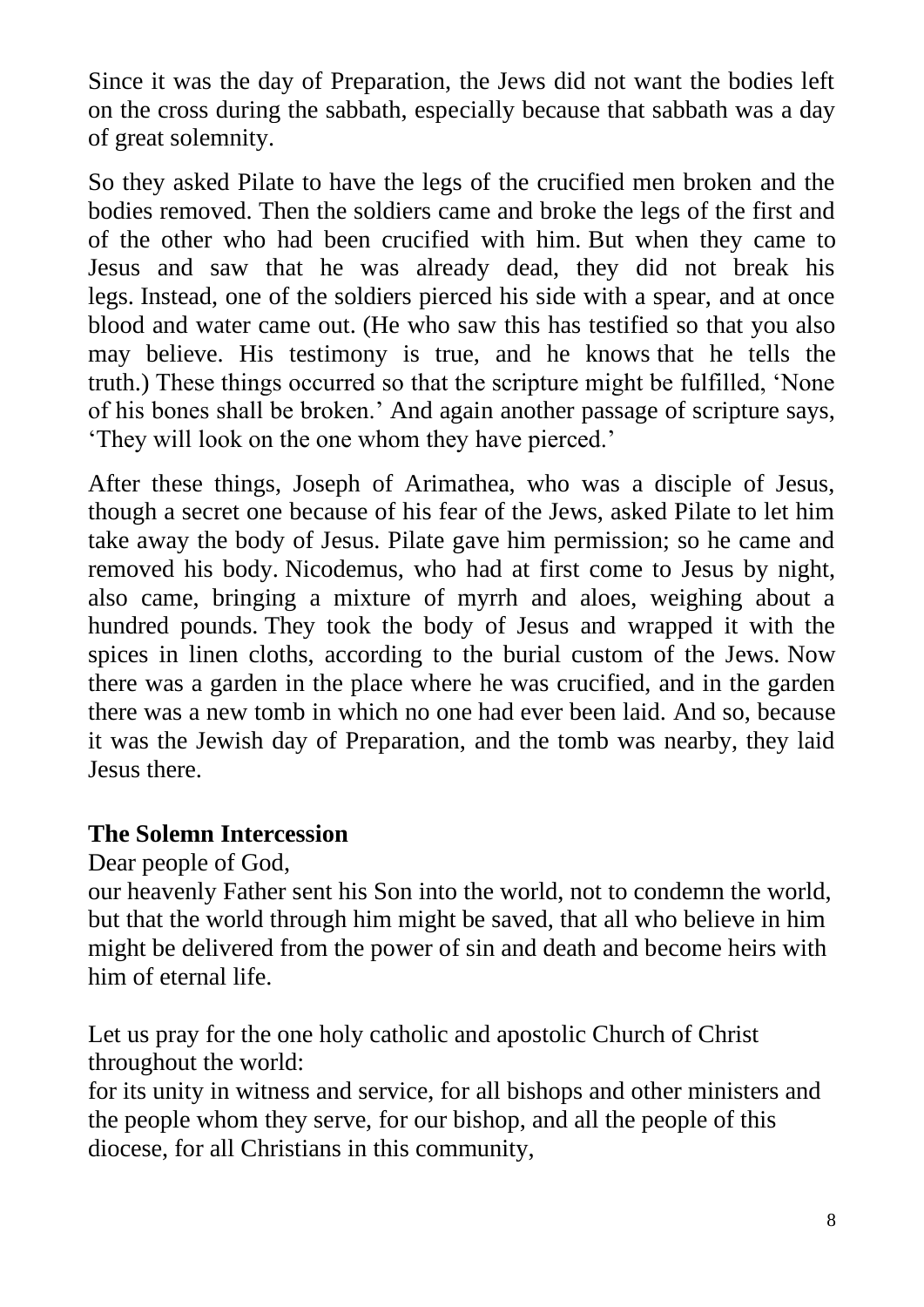that the Lord will confirm his Church in faith, increase it in love, and preserve it in peace.

## *Silence*

Almighty and everlasting God,

by your Spirit the whole body of your faithful people is governed and sanctified. Receive our supplications and prayers which we offer before you for all members of your holy Church, that in our vocation and ministry we may truly and devoutly serve you; through our Lord and Saviour Jesus Christ. **Amen.** 

Let us pray for all nations and peoples of the earth, and for those in authority among them, that by God's help they may seek justice and truth, and live in peace and concord.

# *Silence*

# Almighty God,

kindle, we pray, in every heart the true love of peace, and guide with your wisdom those who take counsel for the nations of the earth, that justice and peace may increase, until the earth is filled with the knowledge of your love; through Jesus Christ our Lord. **Amen.**

Let us pray for all who suffer and are afflicted in body or in mind: for the hungry and homeless, the destitute and the oppressed, and all who suffer persecution or prejudice, for the sick, the wounded, and the handicapped, for those in loneliness, fear, and anguish, for those who face temptation, doubt, and despair, for the sorrowful and bereaved, for prisoners and captives and those in mortal danger, that God in his mercy will comfort and relieve them, and grant them the knowledge of his love, and stir up in us the will and patience to minister to their needs.

## *Silence*

## Gracious God,

the comfort of all who sorrow, the strength of all who suffer, hear the cry of those in misery and need. In their afflictions show them your mercy, and give us, we pray, the strength to serve them, for the sake of him who suffered for us, your Son Jesus Christ our Lord. **Amen.**

Let us pray for all who have not received the gospel of Christ: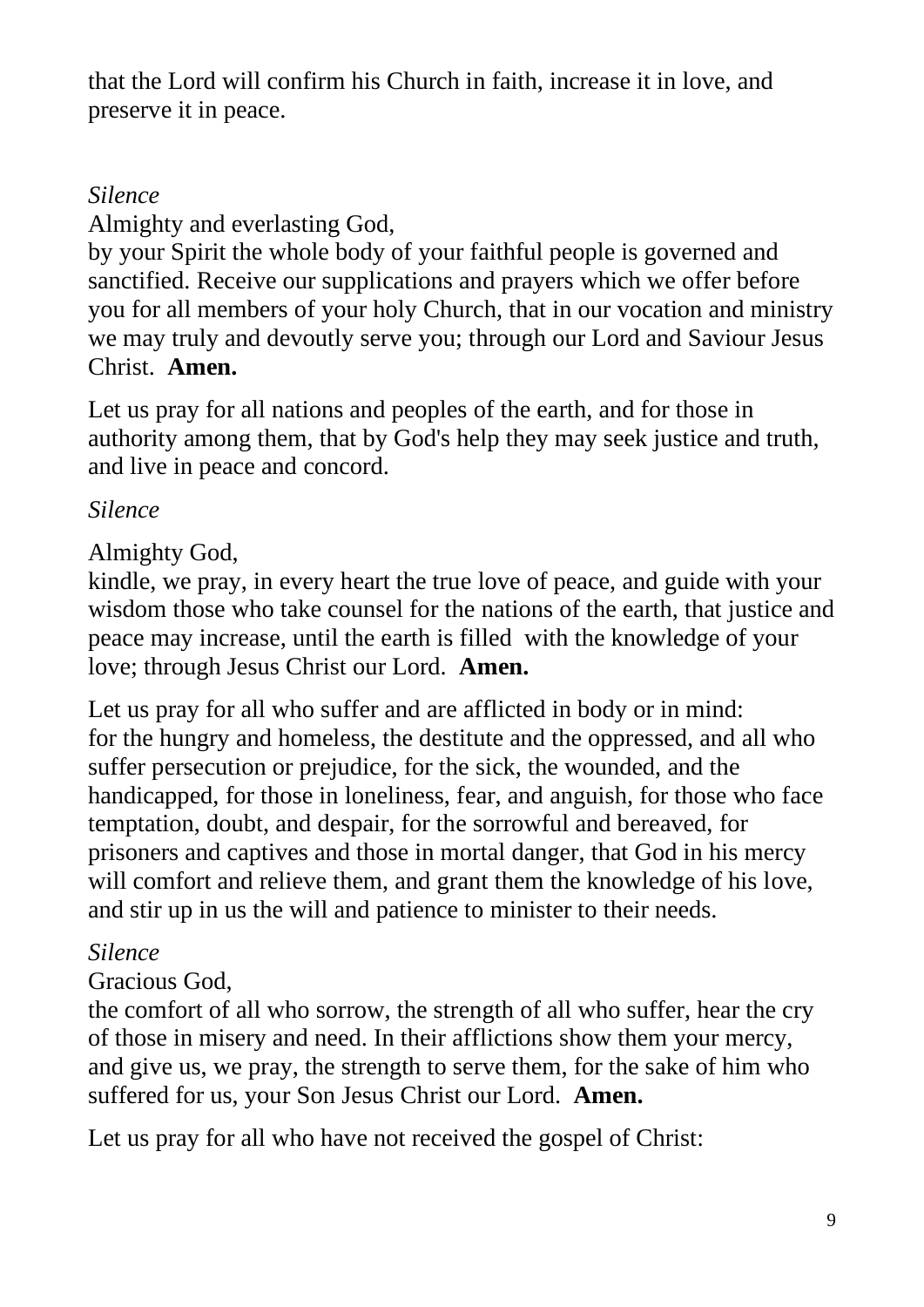for all who have not heard the words of salvation, for all who have lost their faith, for all whose sin has made them indifferent to Christ, for all who actively oppose Christ by word or deed, for all who are enemies of the cross of Christ, and persecutors of his disciples, for all who in the name of Christ have persecuted others, that God will open their hearts to the truth, and lead them to faith and obedience. *Silence*

### Merciful God,

creator of the peoples of the earth and lover of souls, have compassion on all who do not know you as you are revealed in your Son Jesus Christ. Let your gospel be preached with grace and power to those who have not heard it, turn the hearts of those who resist it, and bring home to your fold those who have gone astray; that there may be one flock under one shepherd, Jesus Christ our Lord. **Amen.**

Let us commit ourselves to God, and pray for the grace of a holy life, that with all who have departed this life and have died in the peace of Christ, and those whose faith is known to God alone, we may be accounted worthy to enter into the fullness of the joy of our Lord, and receive the crown of life in the day of resurrection.

#### *Silence*

O God of unchangeable power and eternal light, look favourably on your whole Church, that wonderful and sacred mystery.

By the effectual working of your providence, carry out in tranquillity the plan of salvation. Let the whole world see and know that things which were cast down are being raised up, and things which had grown old are being made new, and that all things are being brought to their perfection by him through whom all things were made, your Son Jesus Christ our Lord; who lives and reigns with you, in the unity of the Holy Spirit, one God, forever and ever. **Amen.**

#### **Meditation on the Cross of Jesus**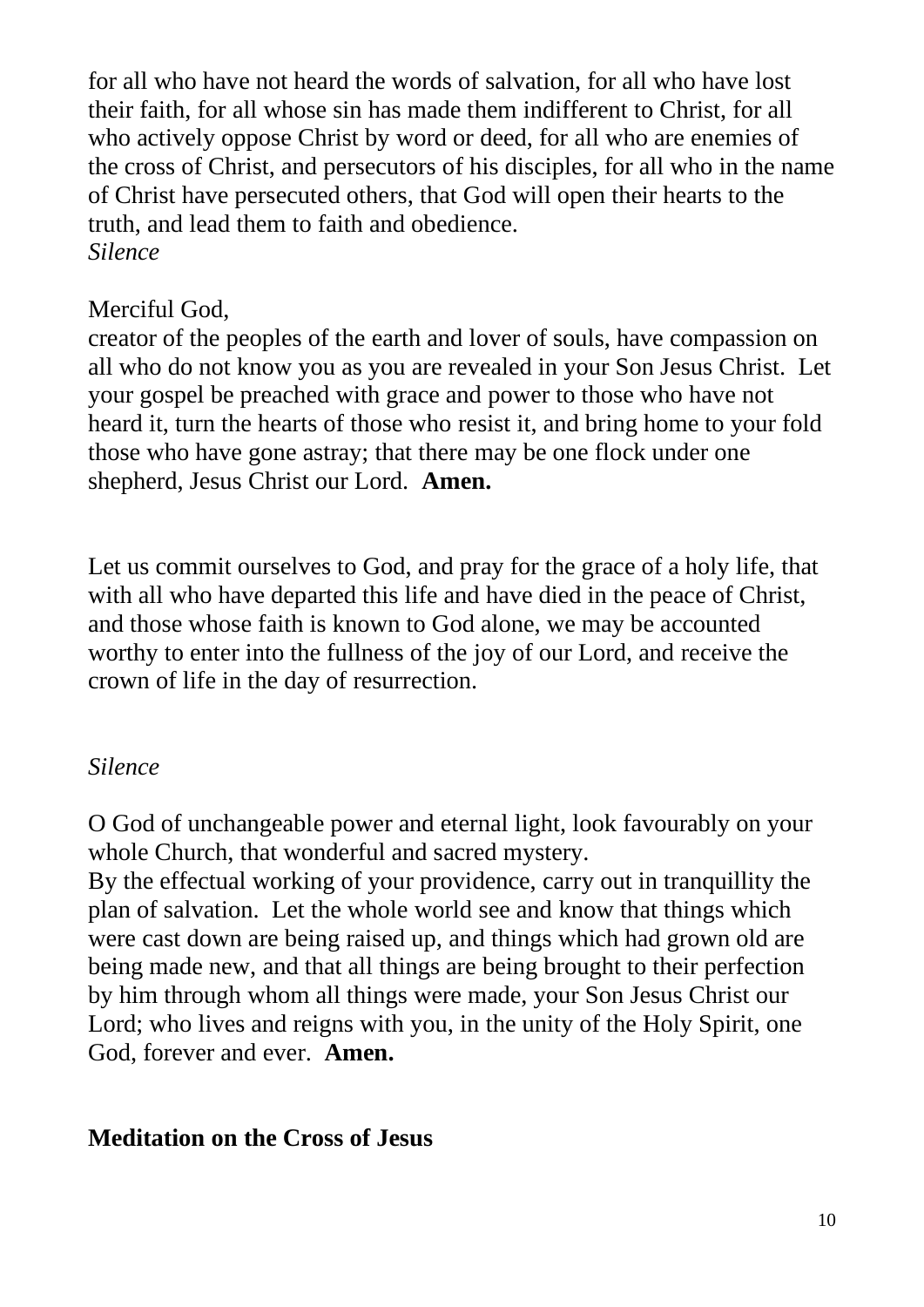*If desired, a wooden cross may be brought into the church and placed in the sight of the people. Then may be sung or said one of the following:*

> This is the wood of the cross, on which hung the Saviour of the world. **Come let us worship.**

## **Anthem**

Is it nothing to you, all you who pass by?

Look and see if there is any sorrow like my sorrow which was brought upon me, which the Lord inflicted on the day of his fierce anger.

### **Holy God, holy and mighty,**

### **holy and immortal one, have mercy upon us.**

O my people, O my Church, what have I done to you, or in what have I offended you?

Testify against me.

I led you forth from the land of Egypt, and delivered you by the waters of baptism, but you have prepared a cross for your Saviour.

### **Holy God, holy and mighty,**

## **holy and immortal one, have mercy upon us.**

I led you through the desert forty years, and fed you with manna. I brought you through tribulation and penitence, and gave you my body, the bread of heaven, but you have prepared a cross for your Saviour.

## **Holy God, holy and mighty,**

## **holy and immortal one, have mercy upon us.**

What more could I have done for you that I have not done? I planted you, my chosen and fairest vineyard, I made you the branches of my vine; but when I was thirsty, you gave me vinegar to drink, and pierced with a spear the side of your Saviour.

# **Holy God, holy and mighty,**

## **holy and immortal one, have mercy upon us.**

I went before you in a pillar of cloud, and you have led me to the judgement hall of Pilate. I scourged your enemies and brought you to a land of freedom, but you have scourged, mocked, and beaten me. I gave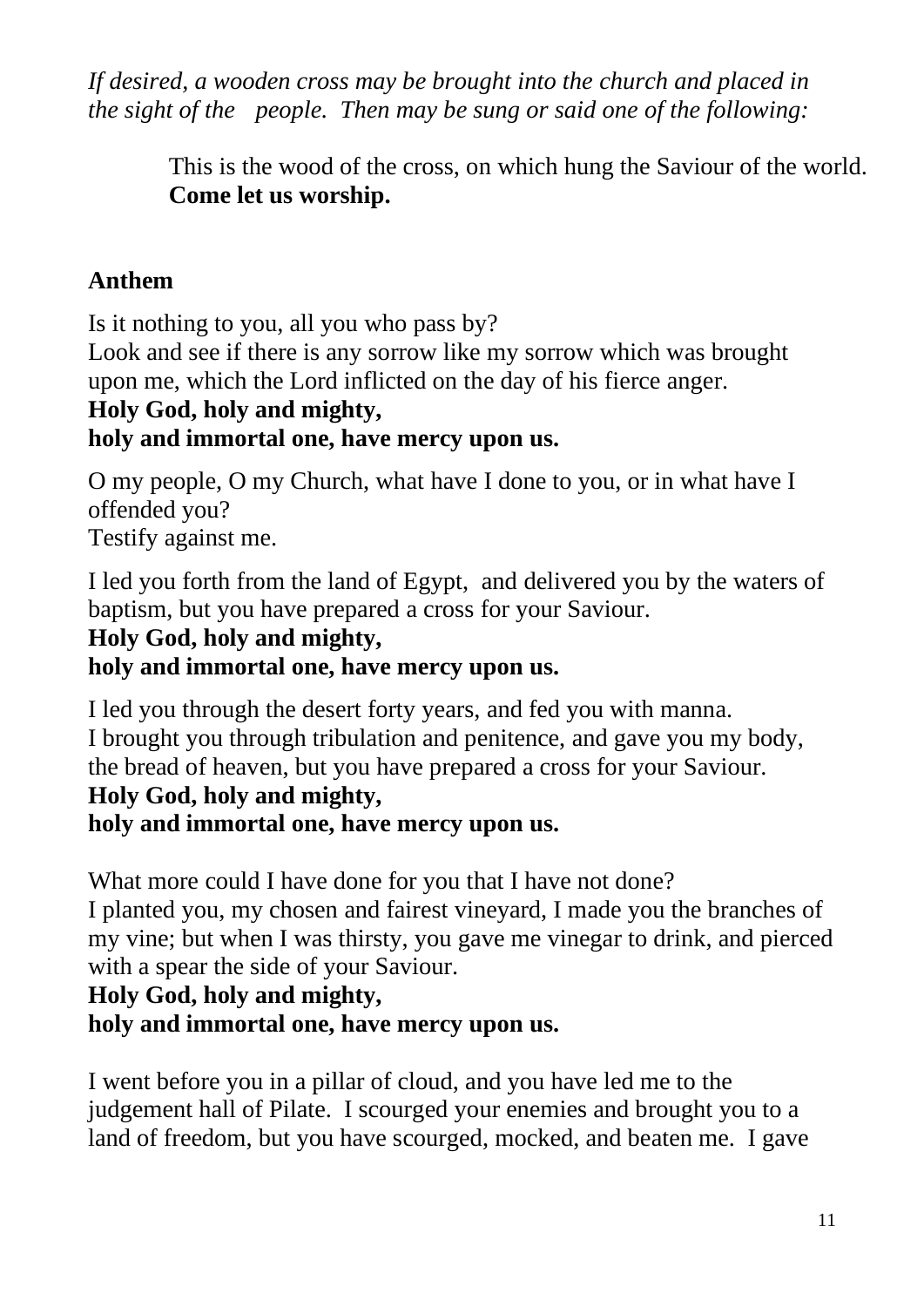you the water of salvation from the rock, but you have given me gall and left me to thirst.

## **Holy God, holy and mighty, holy and immortal one, have mercy upon us.**

I gave you a royal sceptre, and bestowed the keys to the kingdom, but you have given me a crown of thorns. I raised you on high with great power, but you have hanged me on the cross.

## **Holy God, holy and mighty, holy and immortal one, have mercy upon us.**

My peace I gave, which the world cannot give, and washed your feet as a sign of my love, but you draw the sword to strike in my name, and seek high places in my kingdom. I offered you my body and blood, but you scatter and deny and abandon me.

## **Holy God, holy and mighty,**

# **holy and immortal one, have mercy upon us.**

I sent the Spirit of truth to guide you, and you close your hearts to the Counsellor.

I pray that all may be as one in the Father and me, but you continue to quarrel and divide.

I call you to go and bring forth fruit, but you cast lots for my clothing. **Holy God, holy and mighty,**

## **holy and immortal one, have mercy upon us.**

I grafted you into the tree of my chosen Israel, and you turned on them with persecution and mass murder.

I made you joint heirs with them of my covenants, but you made them scapegoats for your own guilt.

### **Holy God, holy and mighty, holy and immortal one, have mercy upon us.**

 I came to you as the least of your brothers and sisters; I was hungry and you gave me no food,

 I was thirsty and you gave me no drink, I was a stranger and you did not welcome me, naked and you did not clothe me, sick and in prison and you did not visit me.